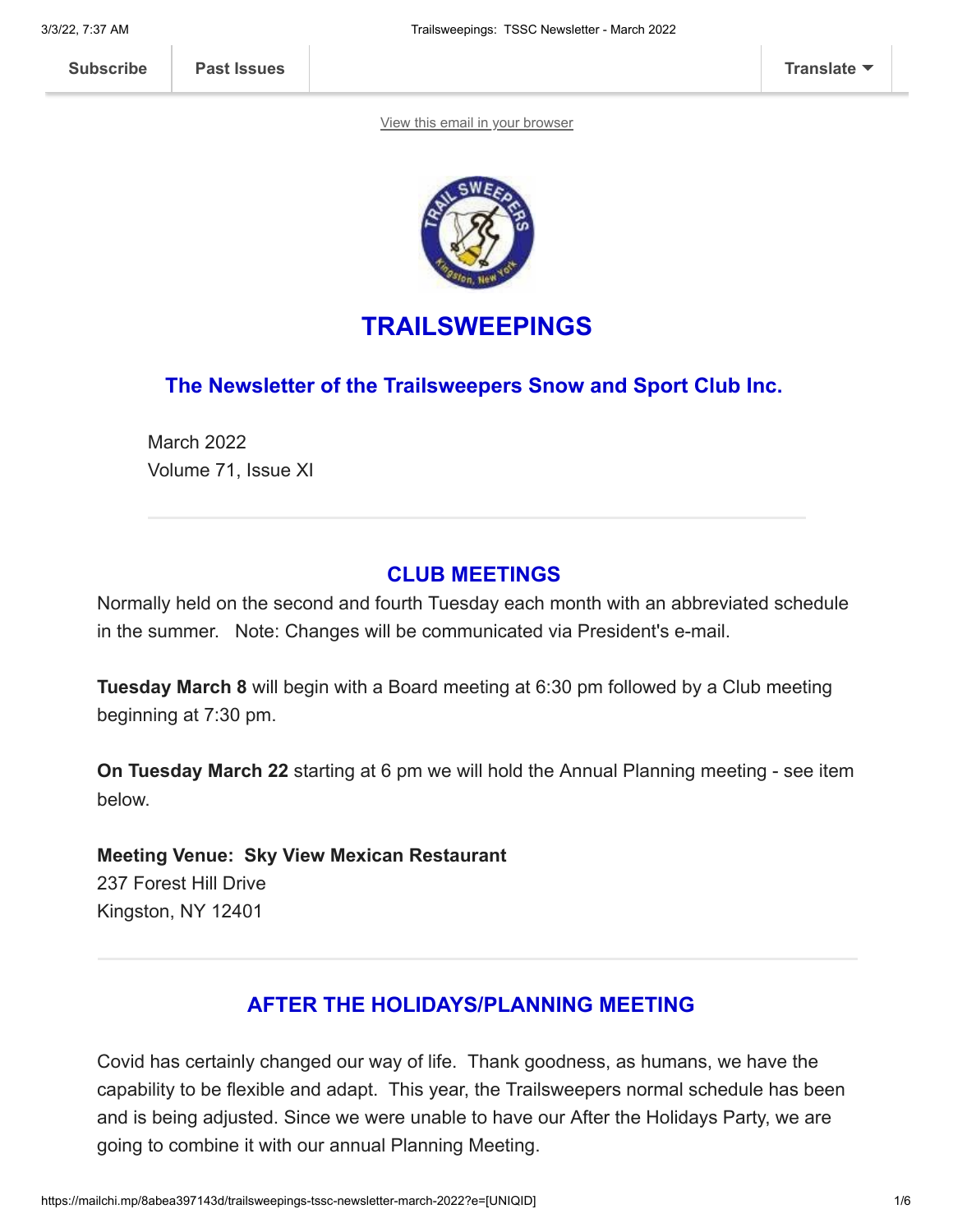hospitality), we will have a light buffet with pitchers of beer and soda provided by the Club. If members could bring a desert to share, (along with your ideas and participation), that would be "The Icing on the Cake".

So that plans can be coordinated with Sky View Mgmt, please RSVP, as soon as possible to [t](mailto:president@trailsweepers.org)[railsweepers.pres@gmail.com](mailto:railsweepers.pres@gmail.com)

Looking forward to an active year. Lisa Olivett

P.S. - If you know you will not be able to join on March 22 but have some ideas for Club activities (or better yet would be willing to coordinate an event or activity) please pass along your ideas to Lisa prior to the meeting for consideration.

# *INFORMATIONAL PROGRAMS*

On Tuesday February 22, **Yvonne Baker and Skip Alford** delivered a very well attended (probably set a record) presentation on their epic kayaking trip to the Florida Keys in the Spring of 2018. They talked us through the preparations, equipment, food and presented many highlights including a thorough illustration of the residual devastation to the Keys resulting from hurricane Irma in the fall of 2017 which made planning and finding suitable camping locations particularly challenging. It was clear that members in attendance enjoyed hearing about interesting trips so perhaps that will be a catalyst for other members to bring forward similar program ideas.

If you would like to volunteer to organize and/or deliver a program or have a specific request related to a topic please contact **Rob Fletcher,** Program Chair.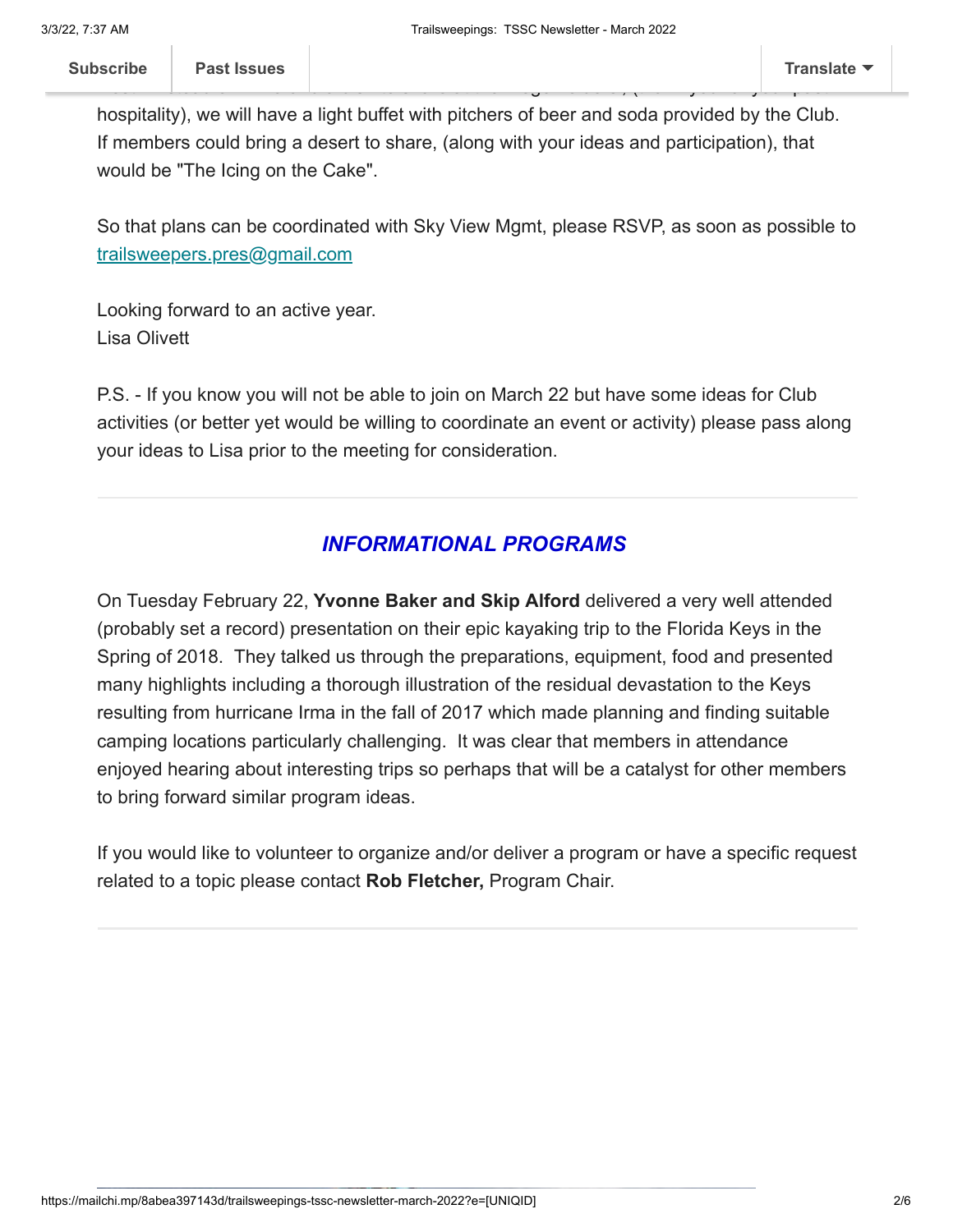**[Subscribe](http://eepurl.com/hCJCor) [Past Issues](https://us17.campaign-archive.com/home/?u=12dc0f31cf0de42e0801b3e21&id=3b633232f1) [Translate](javascript:;)**



*SKI SEASON IS HERE!!*

## *Club Racing Program*

### **NJSSC State Race at Pico - Saturday February 26, 2022**

Trailsweepers were well represented at Pico last Saturday with 13 racers and delivered some very impressive results.

At the overall Club level, **Trailsweepers won the day** leaving the competition behind by over 54 seconds with the women winning overall by a total of 17.32 seconds and the men by a total of 34.72 seconds.

Among the women, 4 or the top 5 combined times were turned in by Trailsweepers. At the individual level, Congratulations to **Kari Hoyt** for winning the Women's overall GS/Slalom combined event and individual slalom race and to **Carol Tomassetti** for the best time in the GS event and coming in third in the combined.

For the men, 5 of the top 10 times were turned in by Club members. Congratulations to **Jim Tomassetti** on winning the overall GS/Slalom combined event and delivering the fastest time in the slalom.

#### **NJSSC President's Race at Hunter - Saturday March 19, 2022**

The race format is set so the club with the most participants tends to win, so our recreational skiers are needed. You don't have to be a skilled racer to participate. This is a parallel, dual course race. Participants ski each course once, and their score goes by NASTAR team points, which get computed by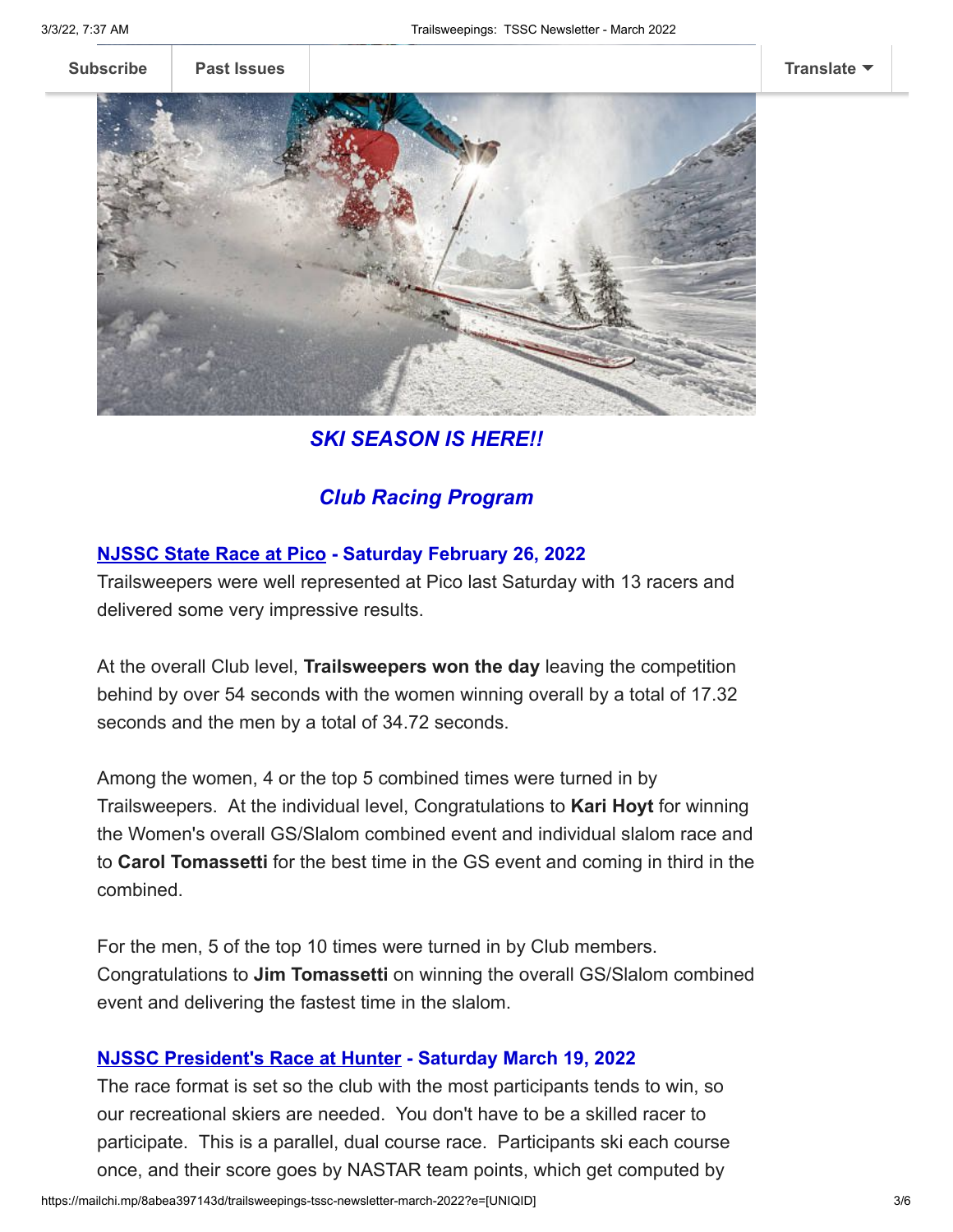results are announced, and there is a raffle with some pretty good prizes.

#### **Prices:**

- Race  $+$  lift ticket adult:  $$77$  (compare this with a daily lift ticket price of \$ 79!)
- Senior (65+), Junior (19-): \$65
- Race only: \$23
- Please send a check made out to TSSC for the appropriate amount to race coordinator Dale Ziegenfelder at P.O. Box 254 Glenford, NY 12433 as soon as possible. You could also give it to him at the next Club meeting on March 8.

**To Register** : Email Dale Z. [dalezieg@gmail.com](mailto:dalezieg@gmail.com) or call 845-657-6312 to sign up by March 4. The sooner Dale gets the roster submitted, the better the seed we get.

### **Flow of Race Day:**

- 8 9 am: Complete liability waivers, pick up bibs and lift tickets (Dale will communicate further details via e-mail)
- 9:30 10:45 am: Course inspection
- 11 am: Race
- 4 pm: Awards party/raffle prizes on outside deck

**Other information:** Per Hunter/Vail policy, all participants will need to complete a simple, electronic Covid health status questionnaire the day of the event that will be e-mailed ahead of time by Gunter Spilhaus from Hunter.

### *CLUB BUSINESS*

### **Board Meeting Minutes - February 22, 2022**

A meeting of the Trailsweepers Snow and Sports Club Board of Directors was called to order by Dale Ziegenfelder on February 22, 2022 at SkyView Restaurant. Present: Steve Wingard, Skip Alford, Mike Griffin, Jeff Huth

The final President's Race flyer was received by Dale indicating prices had been reduced from \$81 to \$77 adult; \$65 senior(65+) & junior(19-). The sanction was amended accordingly.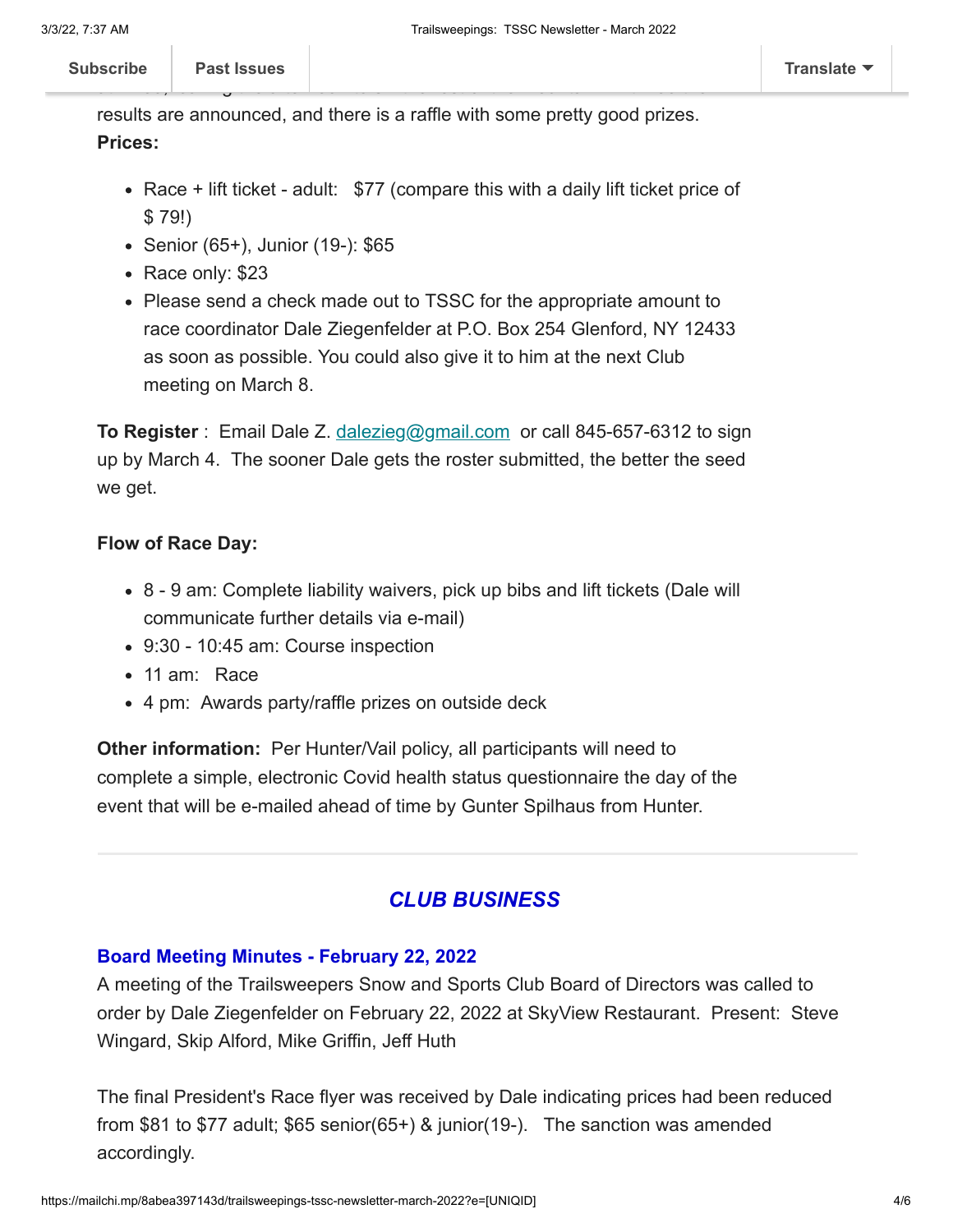Saturday June 18, 11, 4. Kathie will try to book Freer park on March 1. (Submitted by Dale Ziegenfelder)

**Trailsweepers Club Roster 2021/2022**

(area codes 845 unless otherwise noted)

#### **Club Officers**

- President Lisa Olivett 542-3945, President@trailsweepers.org
- Executive VP Rob Fletcher 338-1537, ExecVP@trailsweepers.org
- Administrative VP Dale Ziegenfelder 657-6312, AdminVP@trailsweepers.org
- Secretary Donna Matthews 706-6973, Secretary@trailsweepers.org
- Treasurer David Wise 255-1868, [Treasurer@trailsweepers.org](mailto:Treasurer@trailsweepers.org)
- **Club Board Members (term expir.),** Board@trailsweepers.org
- Skip Alford (4/'23) 481-2898
- Mike Griffin (4/'22) 914-388-7558
- Jeff Huth (4/'22) 203-482-1954
- Kathie Quick (4/'23) 331-7358
- Steve Wingard (4/'22) 532-7459

#### **Committee Chairs**

- Membership Jim Wise 914-474-1588, Membership@trailsweepers.org
- Programs Rob Fletcher 338-1537
- NJSSC Liaison Jim Culla
- Ski Racing Jim Tomasetti 594-9044
- Discount Lift Tickets TBD